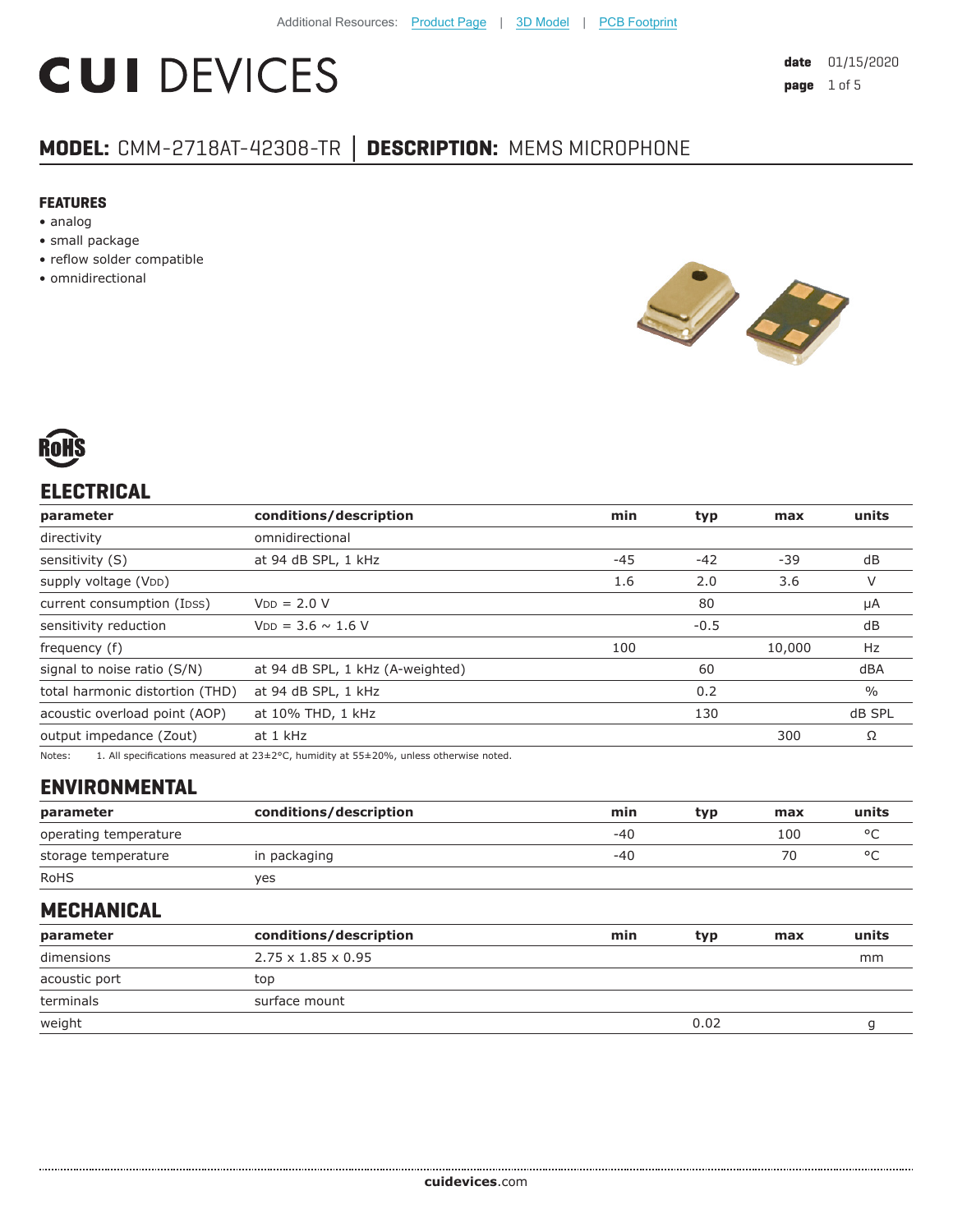# **MECHANICAL DRAWING**

units: mm tolerance: ±0.1 mm

| <b>TERMINAL CONNECTIONS</b> |                 |  |  |
|-----------------------------|-----------------|--|--|
| TERM.                       | <b>FUNCTION</b> |  |  |
| 1                           | V <sub>DD</sub> |  |  |
| $\mathcal{P}$               | GND             |  |  |
| 3                           | GND             |  |  |
| 4                           | output          |  |  |
|                             |                 |  |  |













Recommended PCB Layout Top View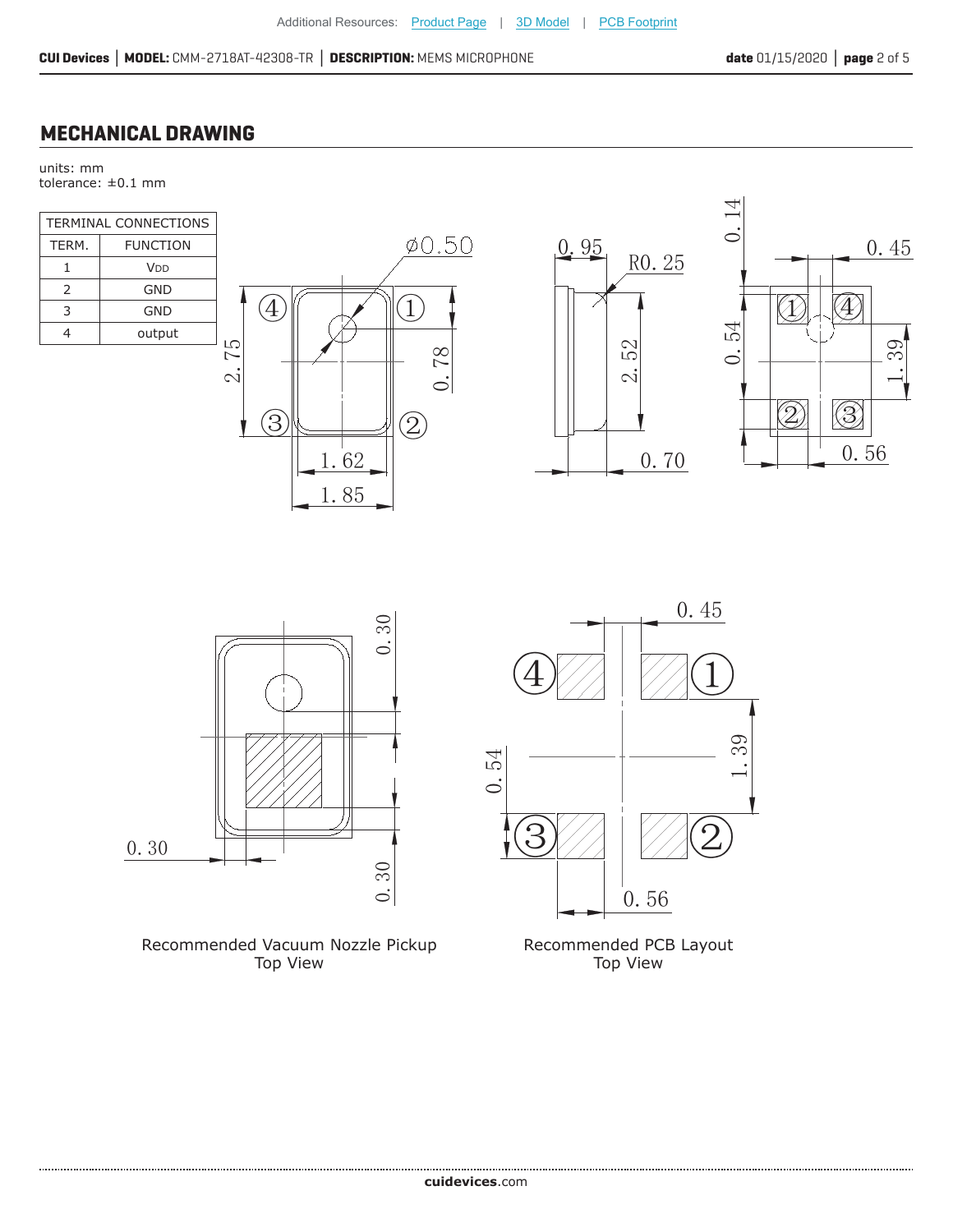# **FREQUENCY RESPONSE CURVE**



# **APPLICATION CIRCUIT**

.....................

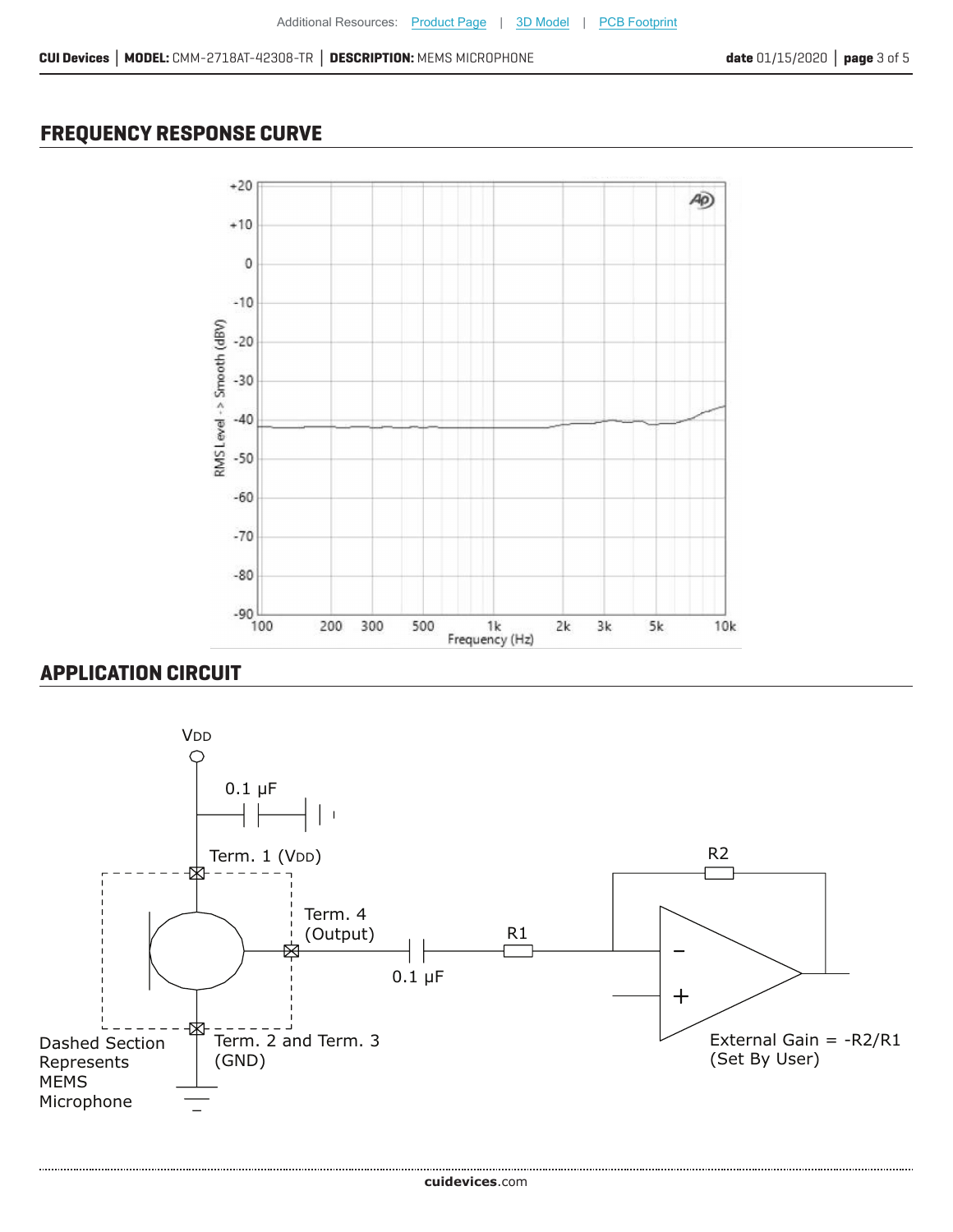# **SOLDERABILITY**





#### **PACKAGING**

| parameter                 | conditions/description    | min | typ | max | units   |
|---------------------------|---------------------------|-----|-----|-----|---------|
| reel storage <sup>4</sup> | at relative humidity <75% | -40 |     | 70  | $\circ$ |
| <b>MSL</b>                | Class 1                   |     |     |     |         |
| reel size                 | $\varnothing$ 170 mm max  |     |     |     |         |
| reel QTY                  | $1,000$ pcs per reel      |     |     |     |         |

Note: 4. Recommended storage period no more than 1 year. Floor life (out of bag) no more than 4 weeks.